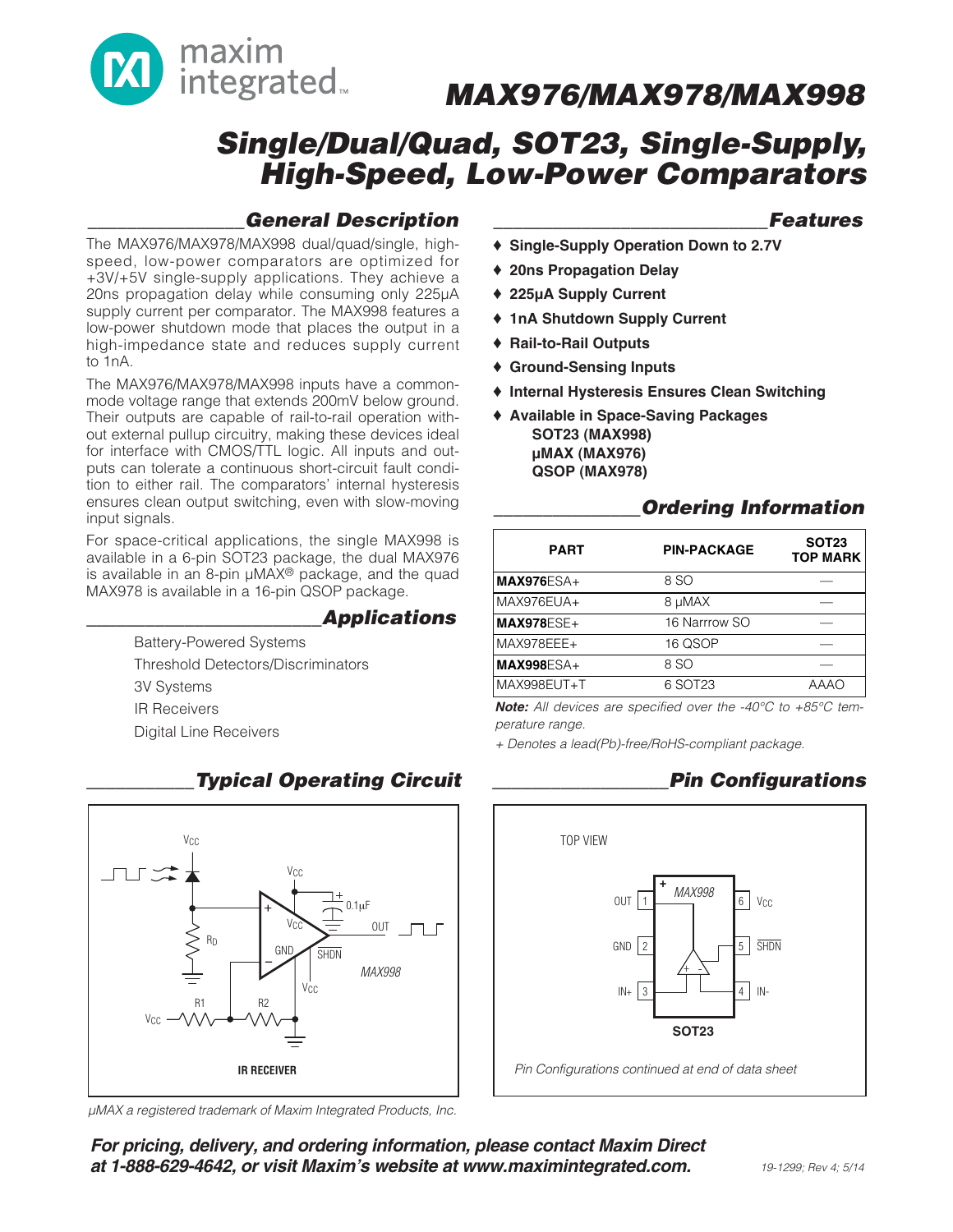# **Single/Dual/Quad, SOT23, Single-Supply, High-Speed, Low-Power Comparators**

### **ABSOLUTE MAXIMUM RATINGS**

| Duration of Output Short Circuit to GND or V <sub>CC</sub> Continuous |  |
|-----------------------------------------------------------------------|--|
| Continuous Power Dissipation $(T_A = +70^{\circ}C)$                   |  |
| 6-Pin SOT23-6 (derate 7.1mW/°C above +70°C) 571mW                     |  |

8-Pin µMAX (derate 4.10mW/°C above +70°C) ............330mW

8-Pin SO (derate 5.88mW/°C above +70°C).................471mW 16-Pin Narrow SO (derate 8.70mW/°C above +70°C) ..696mW 16-Pin QSOP (derate 8.33mW/°C above +70°C)..........667mW Operating Temperature Range ..........................-40°C to +85°C Storage Temperature Range .............................-65°C to +160°C Lead Temperature (soldering, 10s) .................................+300°C Soldering Temperature (reflow) .......................................+260°C

Stresses beyond those listed under "Absolute Maximum Ratings" may cause permanent damage to the device. These are stress ratings only, and functional operation of the device at these or any other conditions beyond those indicated in the operational sections of the specifications is not implied. Exposure to absolute maximum rating conditions for extended periods may affect device reliability.

### **ELECTRICAL CHARACTERISTICS**

(V<sub>CC</sub> = +2.7V to +5.5V, V<sub>CM</sub> = 0V, T<sub>A</sub> = -40°C to +85°C, unless otherwise noted. Typical values are at T<sub>A</sub> = +25°C.) (Note 1)

| <b>PARAMETER</b>                                      | <b>SYMBOL</b>          | <b>CONDITIONS</b>                                                      |          | <b>MIN</b>                   | <b>TYP</b>     | <b>MAX</b> | <b>UNITS</b>        |        |
|-------------------------------------------------------|------------------------|------------------------------------------------------------------------|----------|------------------------------|----------------|------------|---------------------|--------|
| Supply Voltage Range                                  | <b>V<sub>CC</sub></b>  | Inferred from PSRR test                                                |          | 2.7                          |                | 5.5        | $\vee$              |        |
|                                                       |                        | $V_{CC} = 5.5V$                                                        |          |                              |                | 300        | 650                 |        |
| Supply Current per Comparator                         | <b>I</b> CC            | $V_{CC} = 2.7V$                                                        |          |                              |                | 225        |                     | μA     |
| Shutdown Supply Current                               | <b>ISD</b>             | $MAX998$ only, $\overline{SHDN} = GND$                                 |          |                              |                | 1.         | 500                 | nA     |
| Power-Supply Rejection Ratio                          | <b>PSRR</b>            | $2.7V < V_{CC} < 5.5V$                                                 |          |                              | 63             | 100        |                     | dB     |
| Common-Mode Voltage Range                             | <b>V<sub>CMR</sub></b> | (Note 2)                                                               |          |                              | $-0.2$         |            | $V_{CC}$ - 1.2      | $\vee$ |
| Common-Mode Rejection Ratio                           | <b>CMRR</b>            | $-0.2V \le V_{CM} \le (V_{CC} - 1.2V)$                                 |          |                              | 66             | 95         |                     | dB     |
| Input Offset Voltage                                  | Vos                    | $V_{\text{CC}} = 5V$ (Note 3)                                          |          | $T_A = +25^{\circ}C$         |                | 0.2        | ±2                  | mV     |
|                                                       |                        |                                                                        |          | $T_A = T_{MIN}$ to $T_{MAX}$ |                |            | $\pm 3$             |        |
| Input-Referred Hysteresis                             | <b>VHYS</b>            | $V_{CC} = 5V$ (Note 4)                                                 |          | MAX976EUA, MAX998EUT         | 0.3            | 1.5        | 5.0                 | mV     |
|                                                       |                        |                                                                        |          | All others                   | 0.5            | 1.5        | 4.0                 |        |
| Input Bias Current                                    | l <sub>B</sub>         |                                                                        |          |                              |                | 75         | 300                 | nA     |
| Input Offset Current                                  | los                    |                                                                        |          |                              |                | ±5         | ±100                | nA     |
| OUT Output-Voltage High                               | <b>VOH</b>             | $I$ SOURCE = 2mA, $V_{CC}$ - $V_{OH}$                                  |          |                              |                | 0.1        | 0.4                 | $\vee$ |
| OUT Output-Voltage Low                                | VOL                    | $I_{SINK} = 2mA$                                                       |          |                              |                | 0.1        | 0.4                 | $\vee$ |
| <b>OUT Short-Circuit Current</b>                      | $I_{\rm SH}$           | $V_{CC} = 5.5V$                                                        |          | Sinking                      |                | 74         |                     | mA     |
|                                                       |                        |                                                                        | Sourcing |                              |                | 90         |                     |        |
| Input Capacitance                                     | $C_{IN}$               |                                                                        |          |                              | 3              |            | pF                  |        |
| SHDN Input-Voltage High                               | VIH                    | MAX998 only                                                            |          | $0.65 \times$ VCC            |                |            | $\vee$              |        |
| SHDN Input-Voltage Low                                | $V_{IL}$               | MAX998 only                                                            |          |                              |                |            | $0.2 \times V_{CC}$ | $\vee$ |
| <b>OUT Leakage Current</b>                            | <b>IOUT</b>            | $MAX998$ only, $\overline{SHDN} = GND$ ,<br>$V_{OUT} = 0V$ to $V_{CC}$ |          |                              | 1              | 200        | nA                  |        |
| <b>SHDN</b> Input Current                             | <b>SHDN</b>            | MAX998 only                                                            |          |                              | 1              | 200        | nA                  |        |
| Propagation Delay                                     |                        | $CLOAD = 10pF,$                                                        |          | Overdrive $= 5mV$            |                | 28         |                     | ns     |
|                                                       | t <sub>PD</sub>        | $V_{CC} = 5V$ (Note 5)                                                 |          | Overdrive $=$ 50mV           |                | 20         | 40                  |        |
| Propagation-Delay Skew                                | tskEw                  | $CLOAD = 10pF (Note 6)$                                                |          |                              | $\overline{c}$ |            | ns                  |        |
| Propagation-Delay Matching<br><b>Between Channels</b> | $\Delta t$ PD          | MAX976/MAX978 only                                                     |          |                              | 1              |            | ns                  |        |
| Output Rise/Fall Time                                 | tR/tF                  | $C$ <sub>LOAD</sub> = $10pF$                                           |          |                              |                | 1.6        |                     | ns     |
| Shutdown Delay Time                                   | tsp                    | MAX998 only, $V_{CC} = 5V$ , $I_{CC} = 10\%$ of typical                |          |                              | 5              |            | μs                  |        |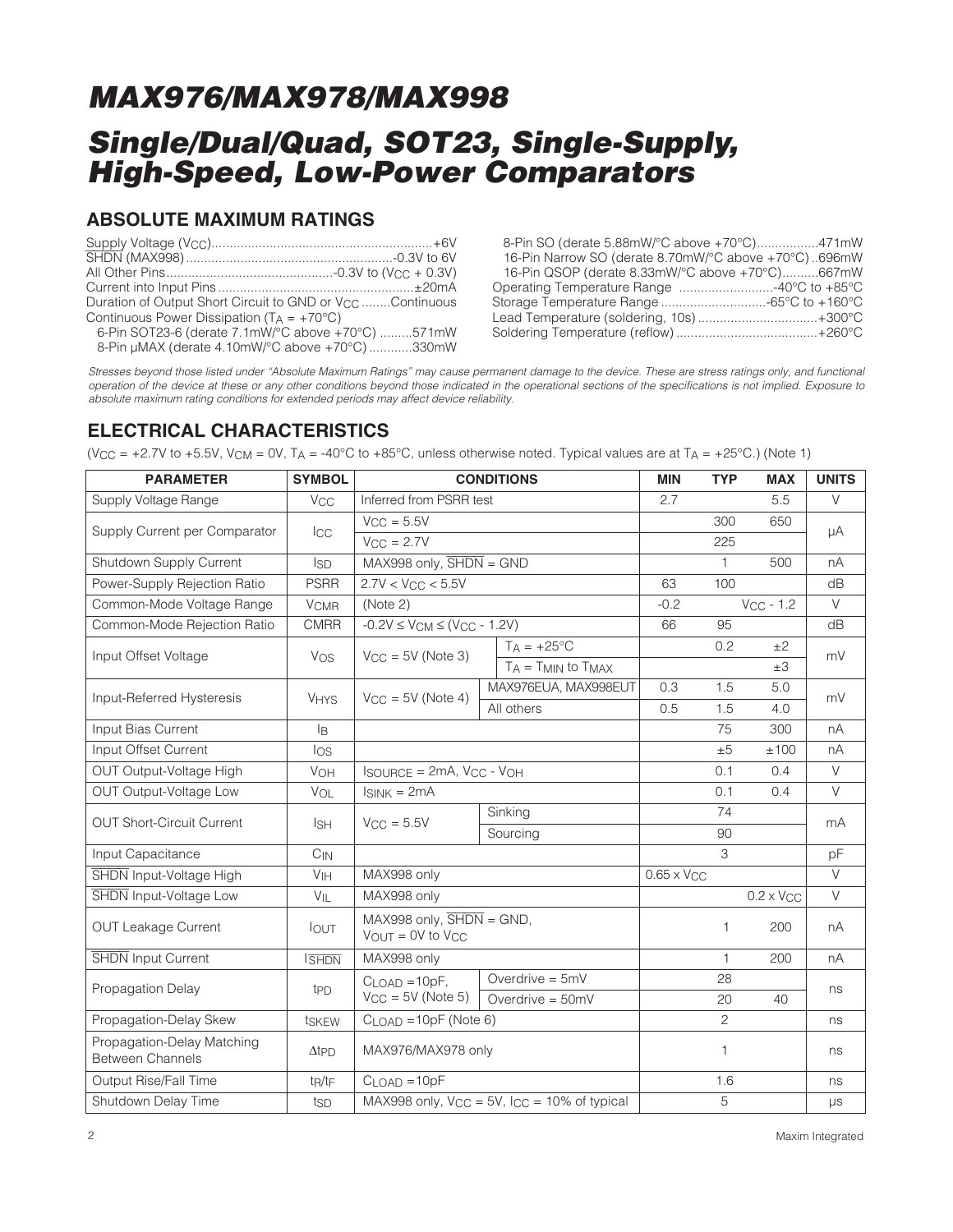### **Single/Dual/Quad, SOT23, Single-Supply, High-Speed, Low-Power Comparators**

### **ELECTRICAL CHARACTERISTICS (continued)**

(V<sub>CC</sub> = +2.7V to +5.5V, V<sub>CM</sub> = 0V, T<sub>A</sub> = -40°C to +85°C, unless otherwise noted. Typical values are at T<sub>A</sub> = +25°C.) (Note 1)

| <b>PARAMETER</b>      | <b>SYMBOL</b> | <b>CONDITIONS</b>                                                   | <b>MIN</b> | TYP | <b>MAX</b> | <b>UNITS</b> |
|-----------------------|---------------|---------------------------------------------------------------------|------------|-----|------------|--------------|
| Wake-Up from Shutdown | ten           | MAX998 only, $V_{CC} = 5V$ , $I_{CC} = 90\%$ of typical<br>(Note 7) |            | 15  |            | us           |
| Power-Up Delay        | tpı           | $V_{CC}$ = 0V to 5V step, output valid                              |            |     |            | μs           |

**Note 1:** The MAX998EUT specifications are 100% tested at T<sub>A</sub> = +25°C. Limits over the extended temperature range are guaranteed by design, not production tested.

**Note 2:** Inferred from CMRR test. Either input can be driven to the absolute maximum limit without false output inversion, as long as the other input is within the common-mode voltage range.

**Note 3:** V<sub>OS</sub> is defined as the mean of trip points. The trip points are the extremities of the differential input voltage required to make the comparator output change state (Figure 1).

**Note 4:** The difference between the upper and lower trip points is equal to the width of the input-referred hysteresis zone (Figure 1).

**Note 5:** Propagation Delay is guaranteed by design. For low overdrive conditions, VTRIP (Figure 1) is added to the overdrive.

**Note 6:** Propagation-Delay Skew is the difference between the positive-going and the negative-going propagation delay.

**Note 7:** For design purposes, the t<sub>EN</sub> can be as high as 60µs.

### **\_\_\_\_\_\_\_\_\_\_\_\_\_\_\_\_\_\_\_\_\_\_\_\_\_\_\_\_\_\_\_\_\_\_\_\_\_\_\_\_\_\_Typical Operating Characteristics**



Maxim Integrated 3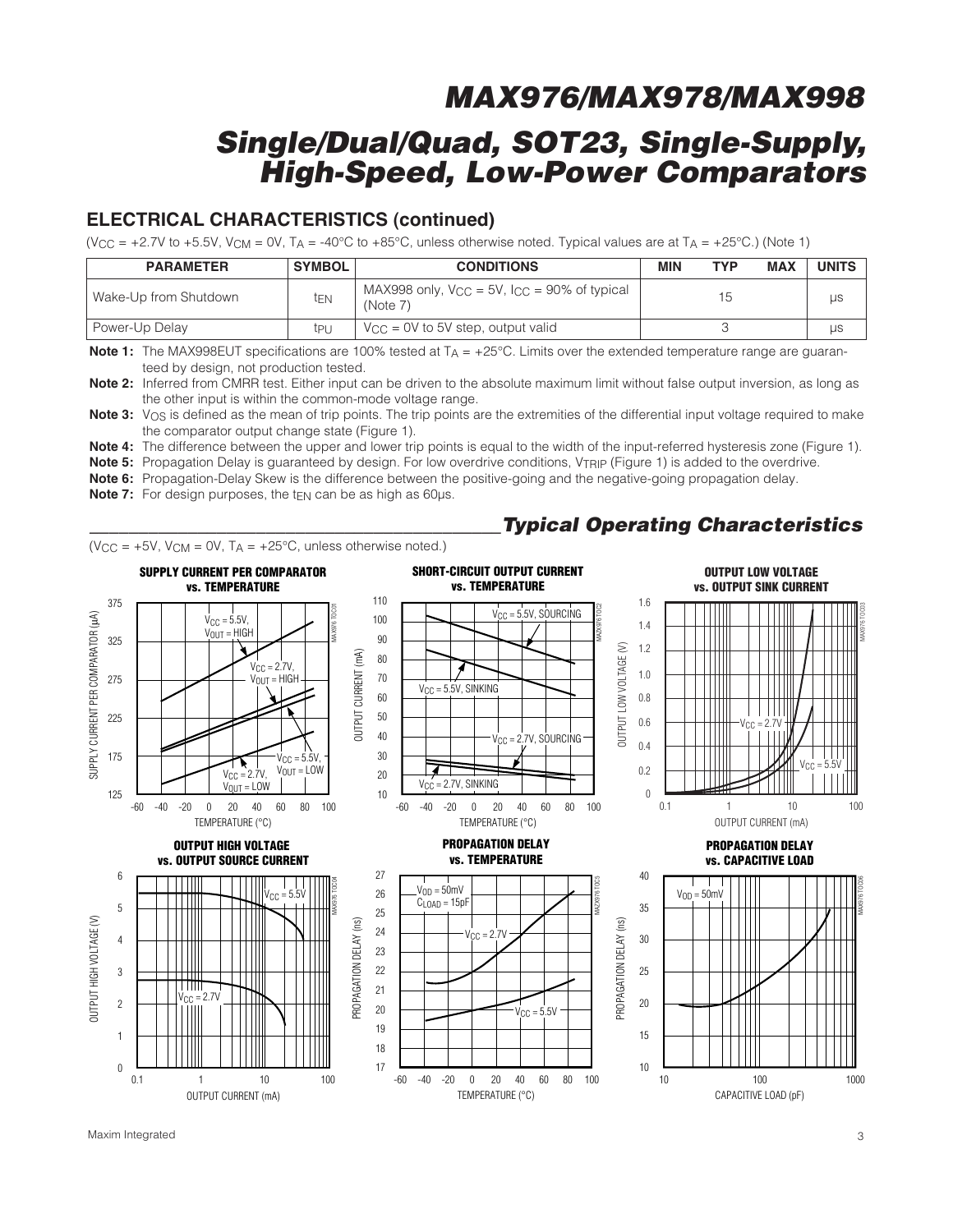### **\_\_\_\_\_\_\_\_\_\_\_\_\_\_\_\_\_\_\_\_\_\_\_\_\_\_\_\_\_\_Typical Operating Characteristics (continued)**

 $(V_{CC} = +5V, V_{CM} = 0V, T_A = +25°C,$  unless otherwise noted.)

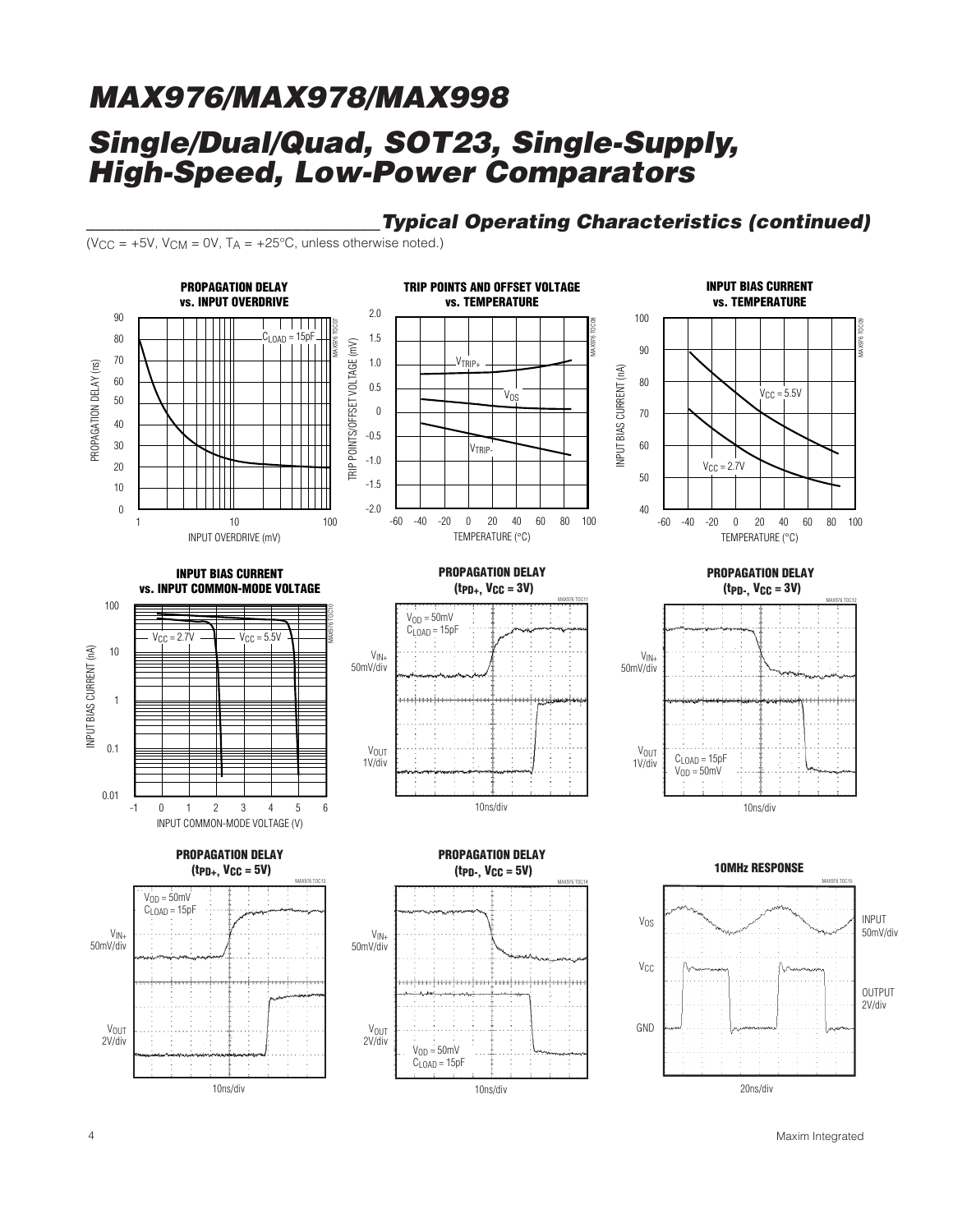### **\_\_\_\_\_\_\_\_\_\_\_\_\_\_\_\_\_\_\_\_\_\_\_\_\_\_\_\_\_\_Typical Operating Characteristics (continued)**

(V<sub>CC</sub> =  $+5V$ , V<sub>CM</sub> = 0V, T<sub>A</sub> =  $+25^{\circ}$ C, unless otherwise noted.)





### **\_\_\_\_\_\_\_\_\_\_\_\_\_\_\_\_\_\_\_\_\_\_\_\_\_\_\_\_\_\_\_\_\_\_\_\_\_\_\_\_\_\_\_\_\_\_\_\_\_\_\_\_\_\_\_\_\_\_\_\_\_\_Pin Description**

|               |                   | <b>PIN</b>     |           |                       |                                                                                                                  |
|---------------|-------------------|----------------|-----------|-----------------------|------------------------------------------------------------------------------------------------------------------|
| <b>MAX976</b> | <b>MAX978</b>     | <b>MAX998</b>  |           | <b>NAME</b>           | <b>FUNCTION</b>                                                                                                  |
| SO/µMAX       | SO/QSOP           | <b>SOT23-6</b> | <b>SO</b> |                       |                                                                                                                  |
| 1, 3          | 1, 3, 5, 7        | 3              | 3         | $IN_{+}$              | Comparator Noninverting Input                                                                                    |
| 2, 4          | 2, 4, 6, 8        | $\overline{4}$ | 2         | $IN -$                | Comparator Inverting Input                                                                                       |
| 5             | 9, 13             | 2              | 4         | <b>GND</b>            | Ground                                                                                                           |
| 6,7           | 10, 11,<br>14, 15 |                | 6         | OUT                   | <b>Comparator Output</b>                                                                                         |
| 8             | 12, 16            | 6              |           | <b>V<sub>CC</sub></b> | Supply Voltage, +2.7V to +5.5V                                                                                   |
|               |                   |                | 1, 5      | N.C.                  | No Connection. Not internally connected.                                                                         |
|               |                   | 5              | 8         | <b>SHDN</b>           | Shutdown Input. Drive low for shutdown mode. Drive high or con-<br>nect to V <sub>CC</sub> for normal operation. |

### **\_\_\_\_\_\_\_\_\_\_\_\_\_\_\_\_\_\_Detailed Description**

The MAX976/MAX978/MAX998 dual/quad/single comparators operate from a single +2.7V to +5.5V supply. They achieve a 20ns propagation delay while consuming only 225µA of supply current per comparator. The MAX998 features a low-power shutdown mode that places the output in a high-impedance state and reduces supply current to 1nA. Activate shutdown mode by driving SHDN low.

The MAX976/MAX978/MAX998 comparator inputs have a common-mode voltage range of -0.2V to (V<sub>CC</sub> - 1.2V). Either input can be driven to the Absolute Maximum Ratings limit without false output inversion, as long as the other input is within the Common-Mode Voltage Range. Their push/pull output structure is capable of rail-to-rail operation without external pull-up circuitry, making these devices ideal for interfacing with CMOS/TTL logic. All inputs and outputs can tolerate a continuous short-circuit fault condition to either supply. The comparator's internal hysteresis ensures clean output switching, even with slow-moving input signals.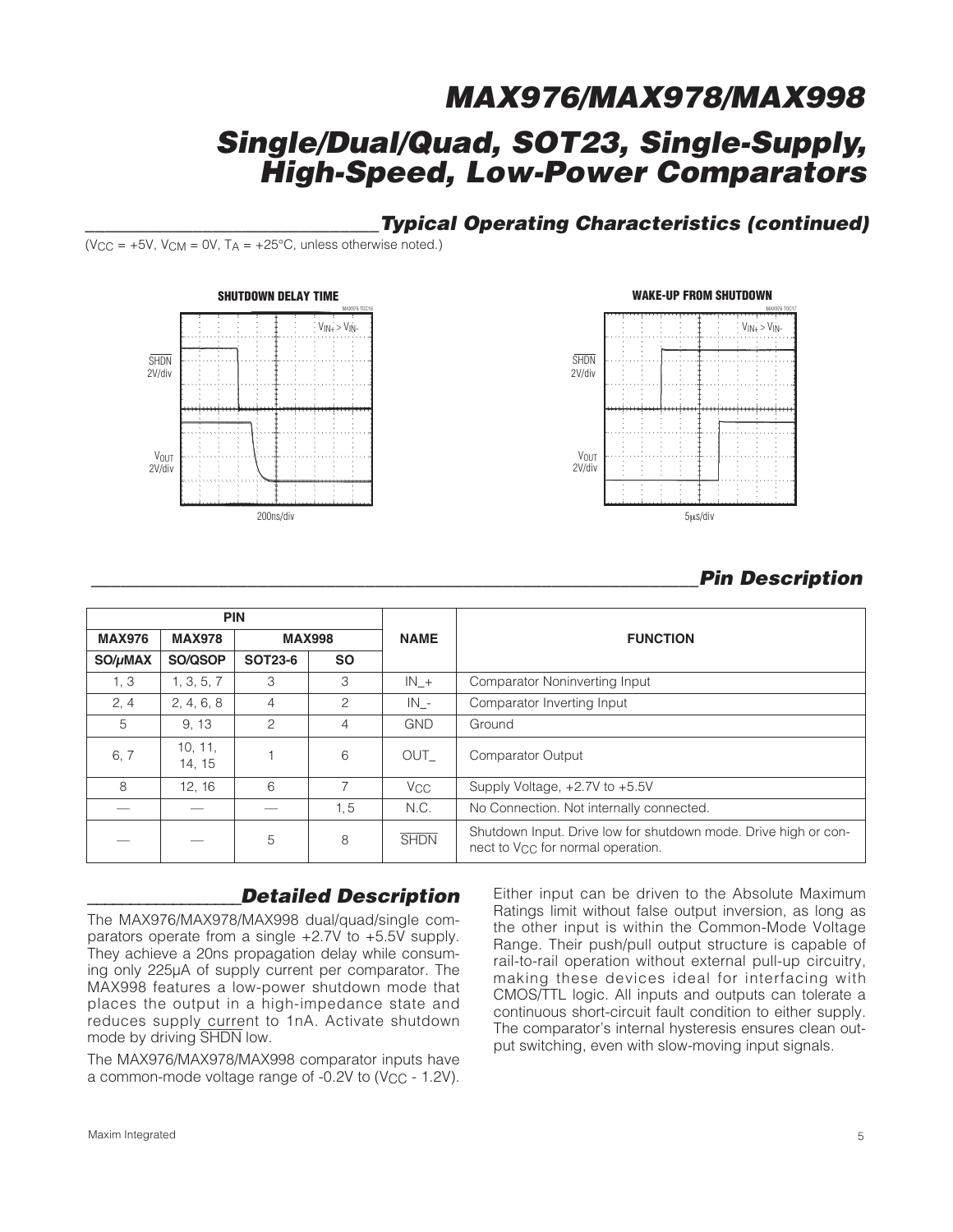#### **Hysteresis**

High-speed comparators can oscillate in the linear operating region because of noise or undesired parasitic feedback. This tends to occur when the voltage on one input is equal to or very close to the voltage on the other input. The MAX976/MAX978/MAX998 have internal hysteresis to counter parasitic effects and noise. The hysteresis in a comparator creates two trip points: one for the rising input voltage and one for the falling input voltage (Figure 1). The difference between the trip points is the hysteresis. When the comparator input voltages are equal, the hysteresis effectively causes one comparator input voltage to move quickly past the other, taking the input out of the region where oscillation occurs.

Figure 1 illustrates the case where IN- has a fixed voltage applied and IN+ is varied. If the inputs were reversed, the figure would be the same, except with an inverted output.

### **Input-Stage Circuitry**

The MAX976/MAX978/MAX998 input common-mode voltage range is from  $-0.2V$  to (V<sub>CC</sub> - 1.2V). The voltage range for each comparator input extends to both Vcc and GND. The output remains in the correct logic state while one or both of the inputs are within the commonmode range. If both input levels are out of the commonmode range, input-stage current saturation occurs, and the output becomes unpredictable.

#### **Shutdown Mode**

The MAX998 features a low-power shutdown mode, which is activated by forcing SHDN low. Shutdown mode reduces the supply current to 1nA (typical), disables the comparator, and places the output in a highimpedance state. Drive SHDN high to enable the comparator. Do not leave SHDN unconnected. Since it is a high-impedance input, leaving SHDN unconnected could result in indeterminate logic levels, adversely



Figure 1. Input and Output Waveforms, Noninverting Input Varied

affecting comparator operation. Likewise, do not threestate **SHDN**. Due to the output leakage currents of three-state devices and the small internal current for SHDN, three-stating this pin could also result in indeterminate logic levels.

The maximum input voltage for SHDN is 6V, referred to GND, and is not limited by V<sub>CC</sub>. This allows the use of 5V logic to drive SHDN while V<sub>CC</sub> operates at a lower voltage, such as 3V. The logic threshold limits for SHDN are proportional to V<sub>CC</sub> (see Electrical Characteristics).

### **\_\_\_\_\_\_\_\_\_\_\_\_\_Applications Information**

### **Circuit Layout and Bypassing**

The MAX976/MAX978/MAX998 have a high-gain bandwidth and require careful board layout. We recommend the following design guidelines:

- 1) Use a printed circuit board with an unbroken, lowinductance ground plane. Surface-mount components are recommended.
- 2) Place a decoupling capacitor (a 0.1µF ceramic capacitor is a good choice) between V<sub>CC</sub> and ground as close to the pins as possible.
- 3) Keep lead lengths short on the inputs and outputs to avoid unwanted parasitic feedback around the comparators.
- 4) Solder the devices directly to the printed circuit board instead of using a socket.
- 5) Minimize input impedance.
- 6) For slowly varying inputs, use a small capacitor (~1000pF) across the inputs to improve stability.

#### **Additional Hysteresis**

Generate additional hysteresis with three resistors using positive feedback, as shown in Figure 2. This positive feedback method slows the hysteresis response time. Calculate resistor values as follows:

1) Select R3. The leakage current of IN+ is typically 75nA, so the current through R3 should be at least 1.0µA to minimize errors caused by leakage current. The current through R3 at the trip point is (VREF -VOUT) / R3. Consider the two possible output states when solving for R3. The two formulas are:

R3 = VREF/1.0µA or R3 = (VCC - VREF)/1.0µA

Use the smaller of the two resulting resistor values. For example, if  $V_{REF} = 1.2V$  and  $V_{CC} = 5.0V$ , the two resistor values are 1.2MΩ and 3.8MΩ. Choose a standard value for R3 of 1.2MΩ.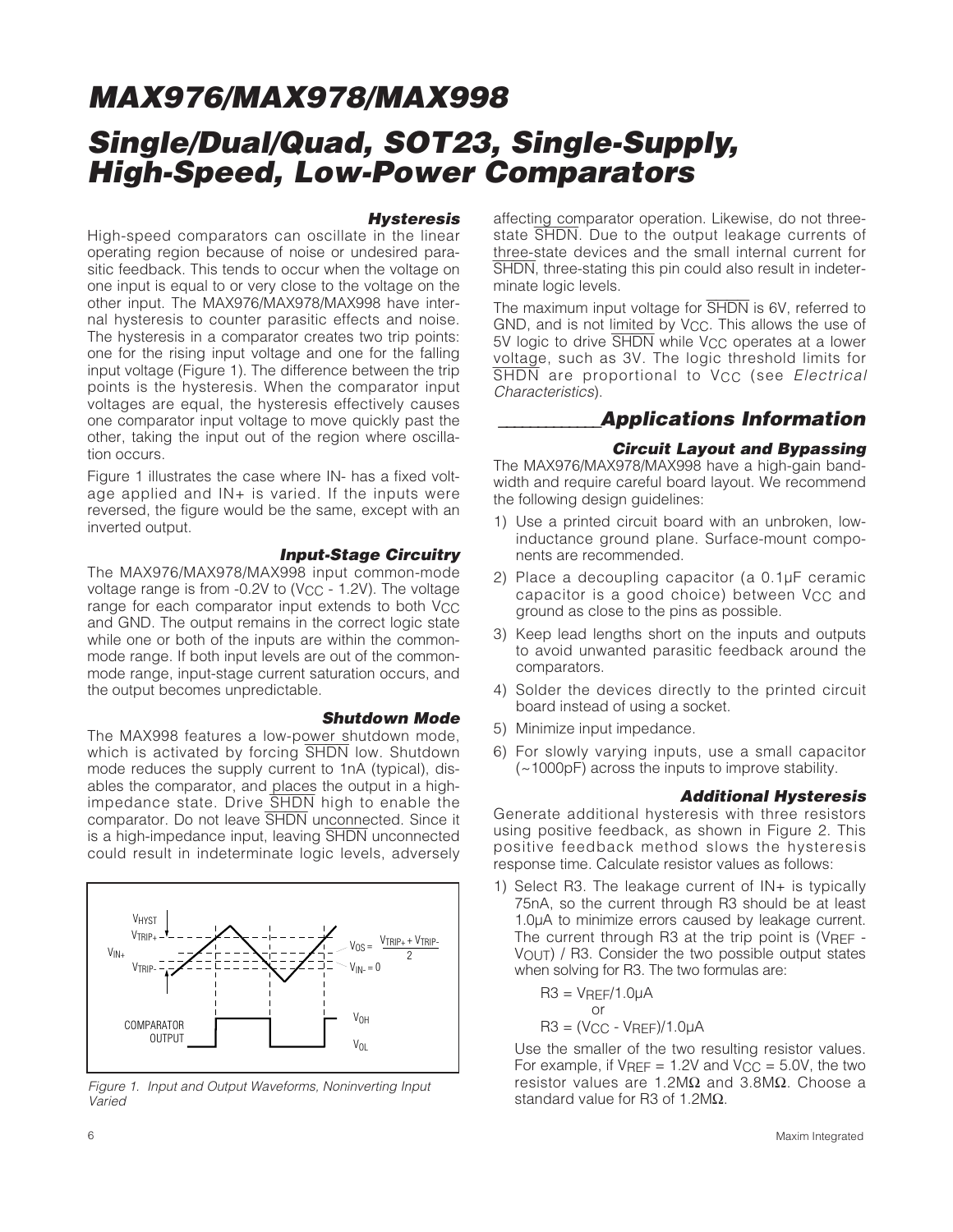

Figure 2. Additional Hysteresis

- 2) Choose the hysteresis band required ( $V_{HB}$ ). For this example, choose 100mV.
- 3) Calculate R1. R1 = R3 x (V $_{HB}$  / V<sub>CC</sub>). Plugging in the values for this example,

 $R1 = 1.2MΩ × (100mV / 5.0V) = 24kΩ$ 

- 4) Choose the trip point for VIN rising. This is the threshold voltage at which the comparator switches from low to high as  $V_{IN}$  rises above the trip point. In this example, choose 3.0V.
- 5) Calculate R2 as follows:

$$
R2 = \frac{1}{\left(\frac{V_{THR}}{V_{REF} \times R1}\right) - \frac{1}{R1} - \frac{1}{R3}}
$$

$$
R2 = \frac{1}{\left(\frac{3.0V}{1.2 \times 24k\Omega}\right) - \frac{1}{24k\Omega} - \frac{1}{1.2M}} = 16.2k\Omega
$$

Choose a standard value for R2 of 16kΩ.

6) Verify the trip voltage and hysteresis as follows:

$$
V_{IN} \text{ rising: } V_{THR} = V_{REF} \times R1 \times \left(\frac{1}{R1} + \frac{1}{R2} + \frac{1}{R3}\right)
$$
  

$$
V_{IN} \text{ falling: } V_{THF} = V_{THR} - \left(\frac{R1 \times V_{CC}}{R3}\right)
$$
  
Hysteresis = V<sub>THR</sub> - V<sub>THF</sub>

#### **IR Receiver**

The Typical Operating Circuit shows an application using the MAX998 as an infrared receiver. The infrared photodiode creates a current relative to the amount of infrared light present. This current creates a voltage across RD. When this voltage level crosses the voltage applied by the voltage divider to the inverting input, the output transitions.

The MAX976 is ideal for making a window detector (undervoltage/overvoltage detector). The schematic shown in Figure 3 uses a MAX6120 reference and component values selected for a 2.0V undervoltage threshold and a 2.5V overvoltage threshold. Choose different thresholds by changing the values of R1, R2, and R3. OUTA provides an active-low undervoltage indication, and OUTB gives an active-low overvoltage indication. ANDing the two outputs provides an active-high, power-good signal. The design procedure is as follows:

**Window Comparator**

- 1) Select R1. The leakage current into INB- is normally 75nA, so the current through R1 should exceed 1.0µA for the thresholds to be accurate. R1 values in the 50kΩ to 100kΩ range are typical.
- 2) Choose the overvoltage threshold (VOTH) when V<sub>IN</sub> is rising, and calculate R2 and R3 with the following formula:

 $RSUM = R2 + R3 = R1 \times [VOTH / (VREF + VH) - 1]$ where  $V_H = 1/2V_H$  YST.

3) Choose the undervoltage threshold ( $V_{\text{UTH}}$ ) when  $V_{\text{IN}}$ is falling, and calculate R2 with the following formula: R2 = (R1 + RSUM) x [(VREF - VH) / VUTH] - R1

where  $V_H = 1/2V_H$  YST.

4) Calculate R3 with the following formula:

 $R3 = (R_{SUM}) - R2$ 

5) Verify the resistor values. The equations are as follows:  $V$ OTH = ( $V$ REF +  $V$ H) x (R1 + R2 + R3) / R1  $V$ UTH = ( $V$ REF -  $V$ H) x (R1 + R2 + R3) / (R1 + R2)



Figure 3. Window Comparator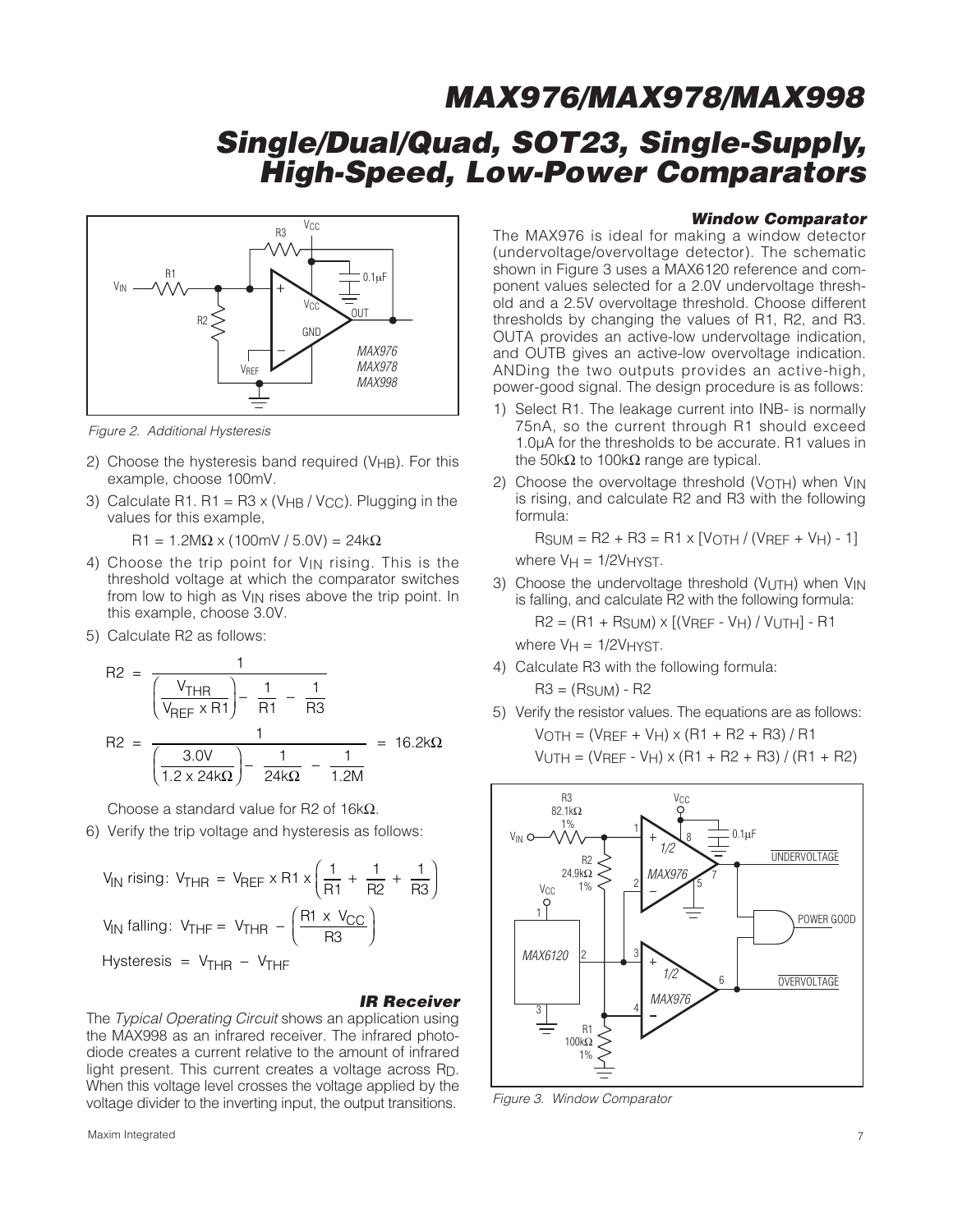### **\_\_\_\_\_\_\_\_\_\_\_\_\_\_\_\_\_\_\_\_\_\_\_\_\_\_\_\_\_\_\_\_\_\_\_\_\_\_\_\_\_\_\_\_\_\_Pin Configurations (continued)**



### **\_\_\_\_\_\_\_\_\_\_\_\_\_\_\_\_\_\_\_Chip Information**

PROCESS: CMOS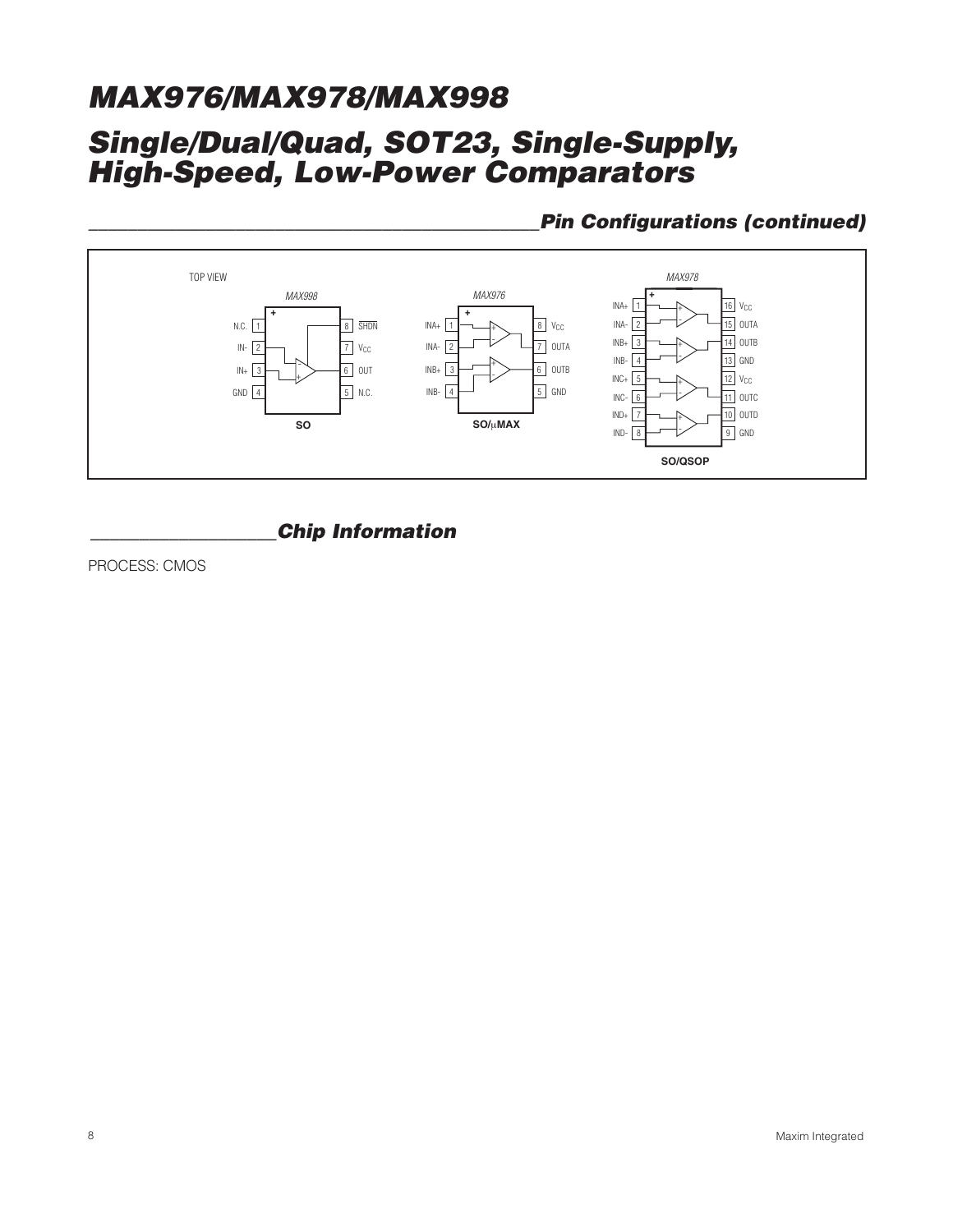### **Single/Dual/Quad, SOT23, Single-Supply, High-Speed, Low-Power Comparators**

### **Package Information**

For the latest package outline information and land patterns (footprints), go to **www.maximintegrated.com/packages**. Note that a "+", "#", or "-" in the package code indicates RoHS status only. Package drawings may show a different suffix character, but the drawing pertains to the package regardless of RoHS status.

| <b>PACKAGE TYPE</b> | <b>PACKAGE CODE</b> | <b>OUTLINE NO.</b> | <b>LAND</b><br><b>PATTERN NO.</b> |
|---------------------|---------------------|--------------------|-----------------------------------|
| 6 SOT23             | U6+2                | 21-0058            | 90-0175                           |
| 8 SO                | $S8+2$              | 21-0041            | 90-0096                           |
| 8 µMAX              | $J8 + 1$            | 21-0036            | 90-0092                           |
| 16 SO               | $S16M+3$            | 21-0041            | 90-0097                           |
| 16 QSOP             | $E16M+1$            | 21-0055            | 90-0167                           |